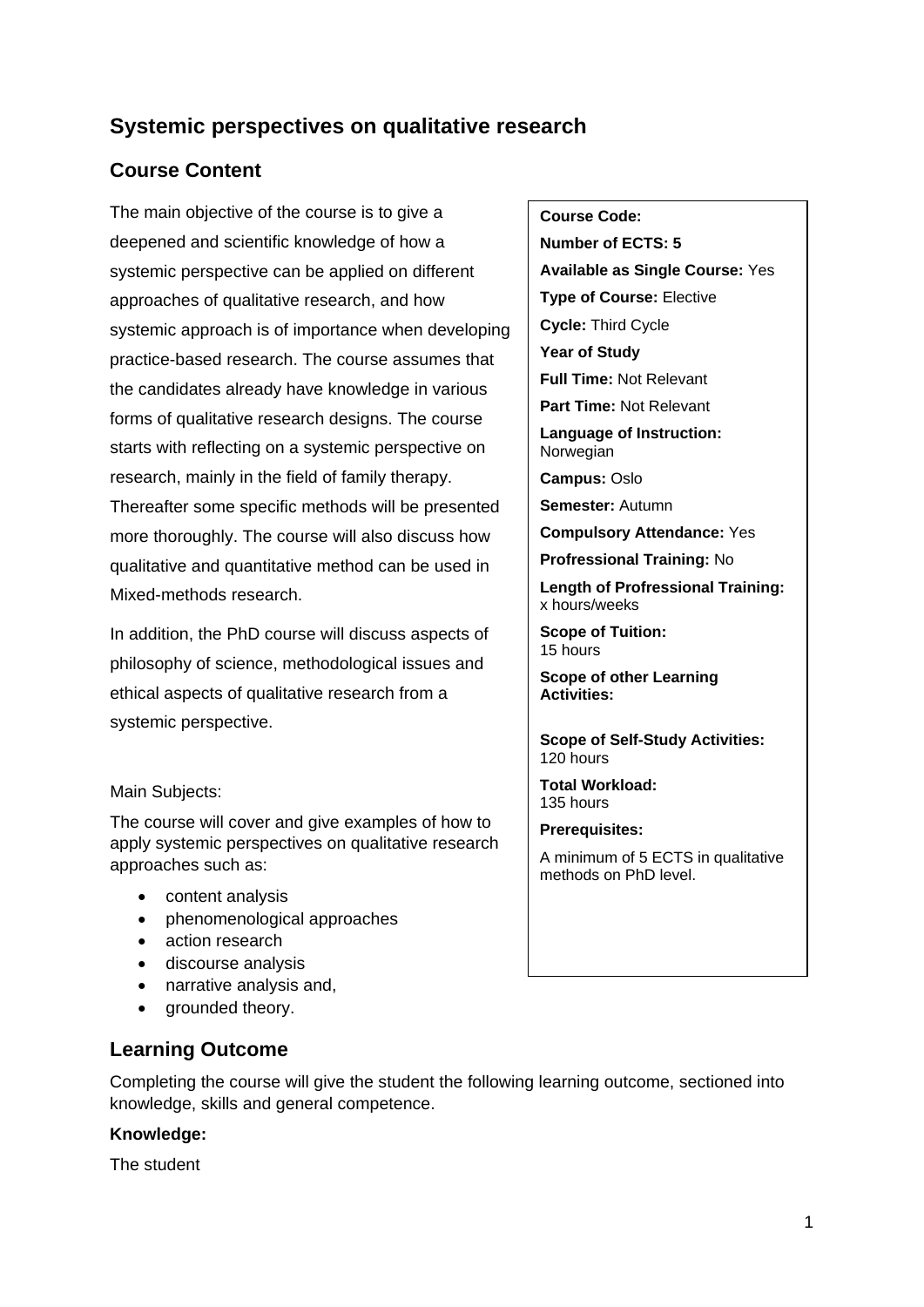- has in-depth knowledge of how systemic perspectives can be applied within different qualitative research approaches
- has a thorough understanding of the contribution of systemic perspective to practicebased research and ethical dilemmas.

#### **Skills:**

The student

- has the ability to formulate research questions and research plans as well as plans for professional development from a systemic perspective
- has the ability to identify ethical dilemmas and to analyse complexities and challenges in practice in qualitative methods from a systemic perspective
- is able to reflect on various ways that a systemic approach could be applied to their own PhD-projects

### **General Competence:**

The student

- is able to contribute to the development of new knowledge, theories, interpretations and forms of documentation of research from a systemic perspective
- can participate in discussions in academia as well as with professionals of the significance and contribution of a systemic perspective when developing practicebased research
- has the ability to conduct research with professional integrity.

## **Work and Teaching Methods**

- Lectures
- Seminars
- Interviews
- Group discussions

## **Compulsory Activities**

- Course attendance (80%)
- Peer-interviews to test and evaluate methodological approaches

## **Assessment**

| <b>Form of Assessment</b> | <b>Puration</b> | Grade               |
|---------------------------|-----------------|---------------------|
| Essay                     | weeks           | -<br>'Fall<br>αδδλι |

#### **Additional Information about Assessment:**

The word limit of the essey is  $2000 \pm 10\%$  words

### **Other**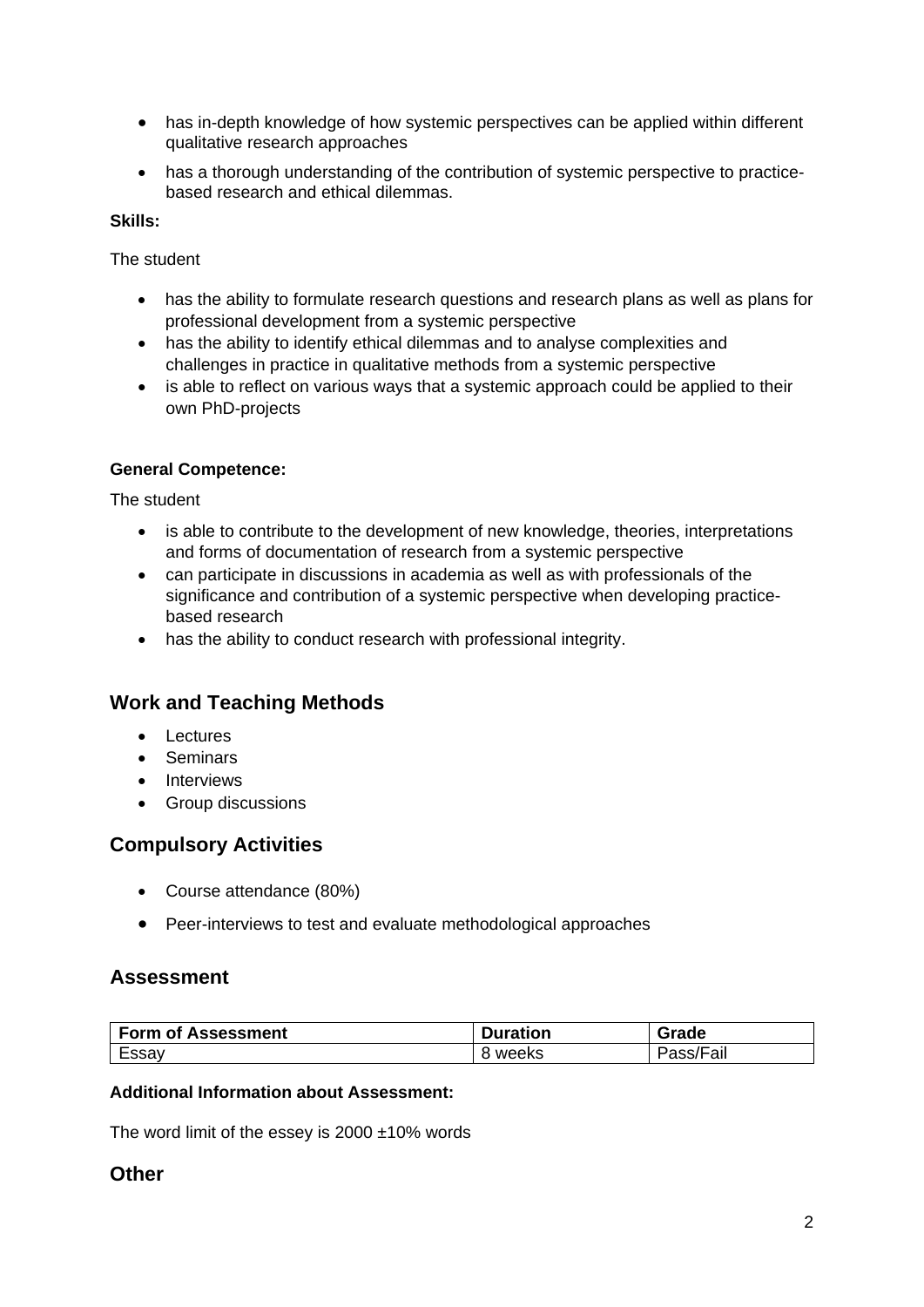Admission requirement is that the applicants are registered as PhD students at a higher education institution.

### **Reading List**

The reading list will be adjusted and updated regularly.

- Bava, S. (2014). Performative Practices, performative Relationships: in and as Emergent Research, in Simon, G. & Chard, A. (Eds) *Systemic Inquiry, Innovations in Reflexive Practice Research.* (s. 155-173) Everything is Connected Press, UK 18s
- Burck, C. (2005). Comparing qualitative research methodologies for systemic research: the use of grounded theory, discourse analysis and narrative analysis. *Journal of Family Therapy*, *27*(3), 237-262 25s
- Charmaz, K. (2005). Grounded theory in the 21st century: Aqualitative method for advancing social justice resaarch. In N. Denzin & Y. Lincoln (Eds.), *Handbook of Qualitative Research* (3rd ed., pp. 507-535). Thousand Oaks: Sage. 22s
- Charmaz, K. (2008). Grounded Theory as an Emergent Method. In S. N. Hesse-Biber & P. Leavy (Eds.), *Handbook of Emergent Methods* (pp. 155-172). New York: The Guildford Press. 17s
- Creswell, J.W., Plano Clark, V.L. (2017). *Designing and conducting mixed methods research* (kap.3). Los Angeles: SAGE Publications. 53s
- Harré, R. & Langenhove, L.V. (1991). Varieties of positioning. *Journal for the Theory of*  **Social Behaviour, 21 (4), 393-407.** 14s
- Holmberg, Å., Jensen, P., Ulland, D. (2017). To Make Room or Not to Make Room: Clients' Narratives About Exclusion and Inclusion of Spirituality in Family Therapy Practice. *Australian and New Zealand Journal of Family Therapy*2017 ;Volum 38. s.  $15-26$  11s
- Jacobsen, R., Sørgård, J., Karlsson, B., Seikkula, J. & Kim, H.S. (2018). "Open Dialogue behind locked doors" - exploring the experiences of patients, family members, and professionals with network meetings in a locked psychiatric hospital unit: A qualitative study. *Scandinavian Psychologist* 2018 5s
- Lahman, M. Richard, V. Teman, E. (2018). ish: How to Write Poemish (Research) Poetry. *Qualitative Inquiry*, 1-13 12s
- Lorås, L. (2018). Map of Competences. *Contemporary Family Therapy, 40*(1), 1-9. DOI 10.1007/s10591-017-9440-z 8s